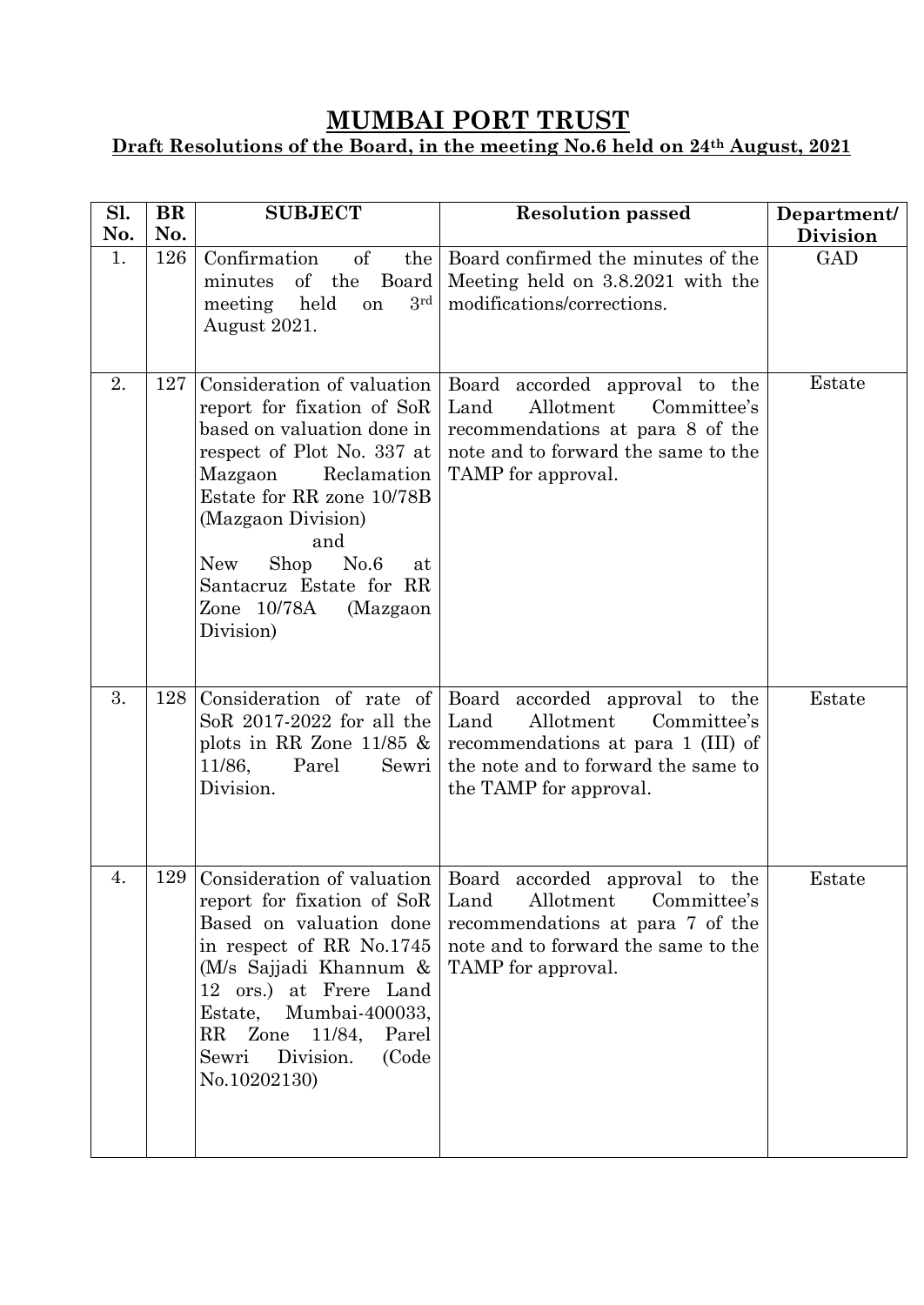| Sl.<br>No. | <b>BR</b><br>No. | <b>SUBJECT</b>                                                                                                                                                                                                                                                                                                                                                                 | <b>Resolution passed</b>                                                                                                                                                                         | Department/<br><b>Division</b> |
|------------|------------------|--------------------------------------------------------------------------------------------------------------------------------------------------------------------------------------------------------------------------------------------------------------------------------------------------------------------------------------------------------------------------------|--------------------------------------------------------------------------------------------------------------------------------------------------------------------------------------------------|--------------------------------|
| 5.         | 130              | report for fixation of<br>SoR<br>based<br>on<br>done<br>valuation<br>in<br>respect of $-$<br>(i) Lease plot No.4 (Shri<br>Edris Husein Shaikh)<br>(ii) RR No.1946 (Hansraj<br>Bahari & 6 ors)<br>(iii) RR<br>No.2075<br>$(M/s)$ .<br>Lubricant<br>Allied<br>Products Manf,<br>Co. Pvt. Ltd<br>All<br>three<br>at<br>Sewree<br>Estate, RR Zone 11/84A,<br>Parel Sewri Division. | Consideration of valuation   Board accorded approval to the<br>Allotment<br>Land<br>Committee's<br>recommendations at para 5 of the<br>note and to forward the same to the<br>TAMP for approval. | Estate                         |
| 6.         | 131              | Consideration of valuation<br>report for fixation of SoR<br>based on valuation done in<br>respect of plot of land<br>$\bar{b}$ bearing $-$<br>RR No. 976 & 1549.<br>(i)<br>C.S. No.262/145<br>(ii) RR No. 1047, C.S.<br>No.282/145<br>(iii) RR No. 1846, C.S.<br>No.410/145<br>at Cotton Depot Mazgaon<br>Reclamation<br>Sewree<br>Estate.                                     | Board accorded approval to the<br>Land<br>Allotment<br>Committee's<br>recommendations at para 7 of the<br>note and to forward the same to the<br>TAMP for approval.                              | Estate                         |
| 7.         | 132              | Consideration<br>$\sigma$<br>Valuation Report of SoR<br>2017-22 for RR 3/36.                                                                                                                                                                                                                                                                                                   | Board accorded approval to the<br>Land<br>Allotment<br>Committee's<br>recommendations at para 6 of the<br>note and to forward the same to the<br>TAMP for approval.                              | Estate                         |
| 8.         | 133              | Consideration<br>of<br>valuation<br>Report<br>${\rm for}$<br>fixation of SoR-2017-22 of<br>Zone 3/35 of Prince's Dock<br>Division.                                                                                                                                                                                                                                             | Board accorded approval to the<br>Land<br>Allotment<br>Committee's<br>recommendations at para 8 of the<br>note and to forward the same to the<br>TAMP for approval.                              | Estate                         |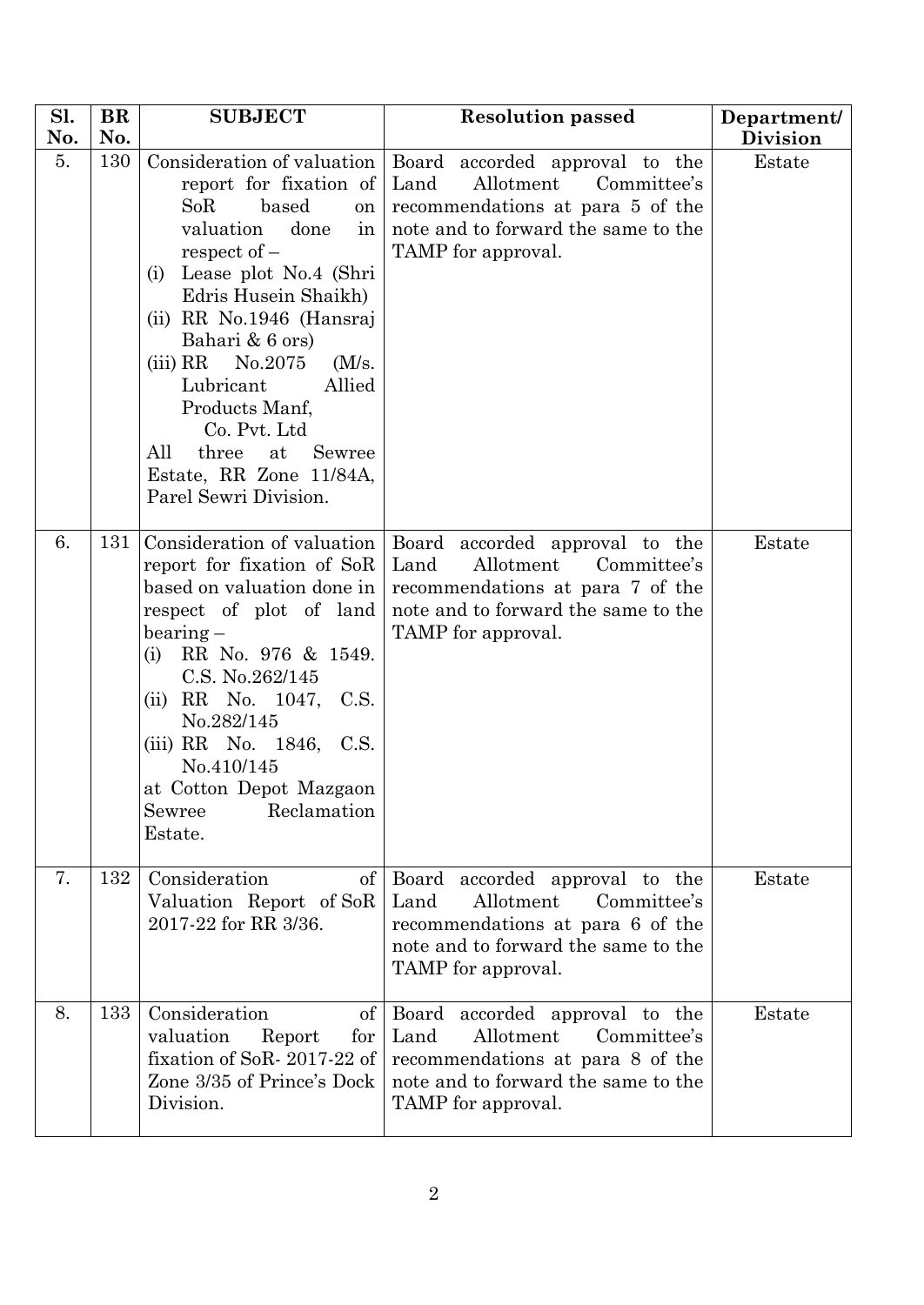| Sl.<br>No. | <b>BR</b><br>No. | <b>SUBJECT</b>                                                                                                                                                                                                                                                                    | <b>Resolution passed</b>                                                                                                                                                                                                                                                                                                                                                                                                                                                                                                                                                                                                                                                                                                                                                                                                                             | Department/<br><b>Division</b> |
|------------|------------------|-----------------------------------------------------------------------------------------------------------------------------------------------------------------------------------------------------------------------------------------------------------------------------------|------------------------------------------------------------------------------------------------------------------------------------------------------------------------------------------------------------------------------------------------------------------------------------------------------------------------------------------------------------------------------------------------------------------------------------------------------------------------------------------------------------------------------------------------------------------------------------------------------------------------------------------------------------------------------------------------------------------------------------------------------------------------------------------------------------------------------------------------------|--------------------------------|
| 9.         | 134              | Consideration<br>$\sigma$<br>valuation report of SoR<br>2017-22 for RR 3/35B.                                                                                                                                                                                                     | Board accorded approval to the<br>Land<br>Allotment<br>Committee's<br>recommendations at para 8 of the<br>note and to forward the same to the<br>TAMP for approval.                                                                                                                                                                                                                                                                                                                                                                                                                                                                                                                                                                                                                                                                                  | Estate                         |
| 10.        | 135              | Consideration<br>of<br>Valuation<br>Report<br>of<br>Dock Estate<br>Sassoon<br>(RR Zone 1/6A of Colaba<br>Division)<br>Recommendation<br>of<br>Allotment<br>Land<br>Committee thereof.                                                                                             | Board accorded approval to the<br>Allotment<br>Land<br>Committee's<br>recommendations at paras $3 \& 4$ of<br>the note and to forward the same to<br>the TAMP for approval.                                                                                                                                                                                                                                                                                                                                                                                                                                                                                                                                                                                                                                                                          | Estate                         |
| 11.        | 136              | Consideration<br>of<br>Valuation<br>$\sigma$<br>Report<br>Jamshedji<br>Bunder,<br>Colaba (RR Zone $1/6A$ of<br>Colaba Div) for fixation of<br>SoR 2017-22.                                                                                                                        | Board accorded approval to the<br>Land<br>Allotment<br>Committee's<br>recommendations at paras $4 \& 5 \text{ of}$<br>the note and to forward the same to<br>the TAMP for approval.                                                                                                                                                                                                                                                                                                                                                                                                                                                                                                                                                                                                                                                                  | Estate                         |
| 12.        | 137              | Consideration<br>of<br>Valuation<br>of<br>Report<br>Jawahar<br>Dweep<br>(JD)<br>island, Maratha Mandir<br>office and 15 Ha land<br>under reclamation at JD<br>Allotment<br>Land<br>by<br>Committee and renewal<br><sub>of</sub><br>BPCL,<br><b>HPCL</b><br>leases/licenses at JD. | Board accorded approval to the<br>Allotment<br>Land<br>Committee's<br>for<br>recommendations<br>Jawahar<br>Dweep existing land and reclaimed<br>land as per LAC proceedings report<br>dated 3.8.2021 as under:<br>(1) LAC recommendation on para 7<br>earlier LAC<br>re-consider<br>to<br>recommendations approved by<br>Board vide TR No. 189 of 2019<br>and to revise the same based on<br>the revised Valuation Report<br>submitted by the Valuer, Shri<br>Avinash Pendse for existing JD<br>island and Valuation Report for<br>land under reclamation at JD.<br>(2) LAC recommendation on para 8<br>for fixation of SoR<br>2017-22<br>(From 1.10.2017 to 30.9.2022) of<br>land at existing JD Island.<br>(3) LAC recommendation on para 9<br>for fixation of SoR 2012-17<br>(From 1.10.2012 to 30.9.2017) of<br>land at existing JD Island.<br>3 | Estate                         |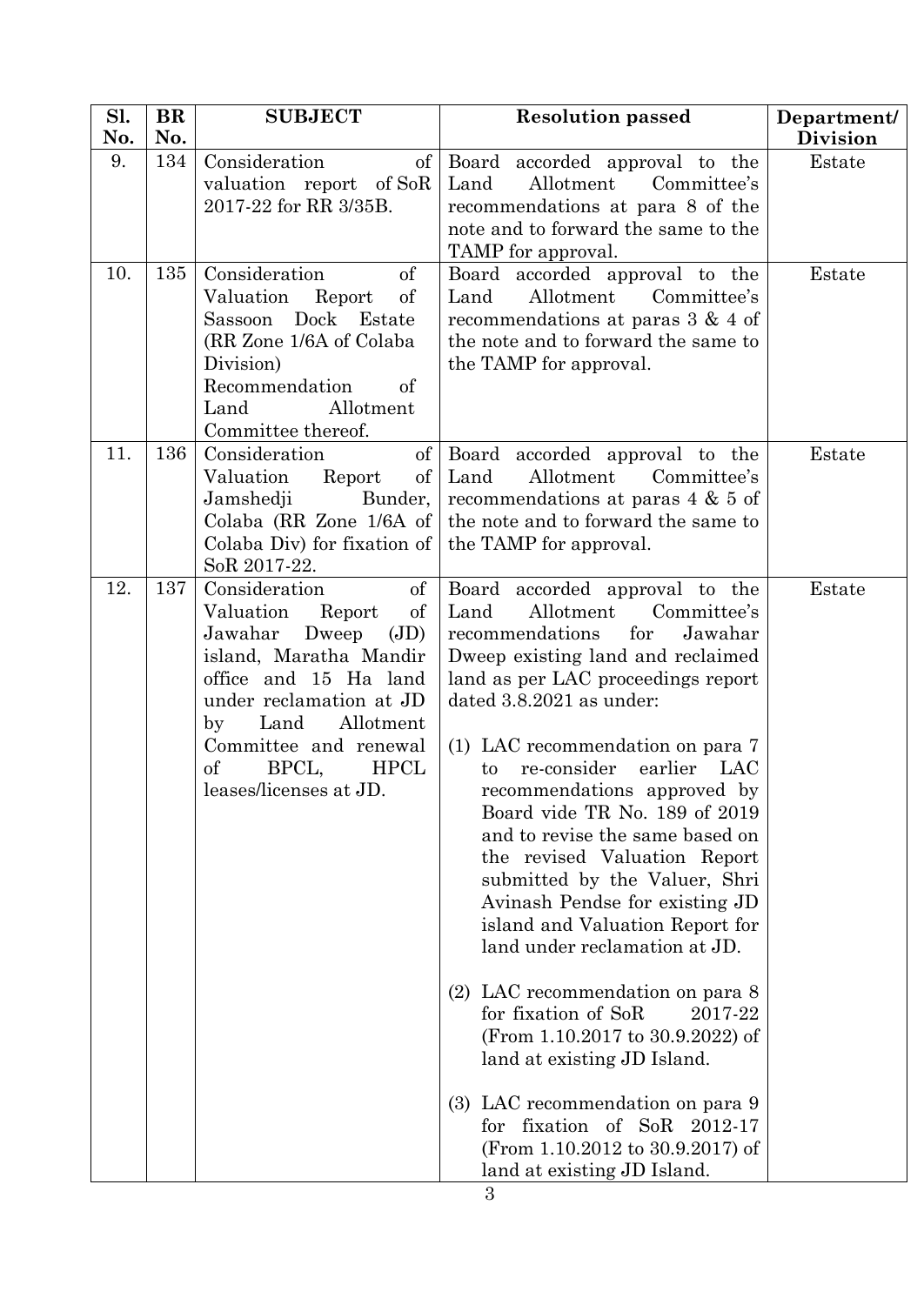| Sl. | BR  | <b>SUBJECT</b> | <b>Resolution passed</b>                                                                                                                                                                                                                                                                                                                                                                                                                                                          | Department/     |
|-----|-----|----------------|-----------------------------------------------------------------------------------------------------------------------------------------------------------------------------------------------------------------------------------------------------------------------------------------------------------------------------------------------------------------------------------------------------------------------------------------------------------------------------------|-----------------|
| No. | No. |                |                                                                                                                                                                                                                                                                                                                                                                                                                                                                                   | <b>Division</b> |
|     |     |                | $(4)$ LAC recommendation on para 10<br>for fixation of SoR<br>2019-22<br>(From 1.10.2019 to 30.9.2022) of<br>land area of about 15 Ha.<br>undergoing<br>reclamation<br>adjoining to Jawahar Dweep                                                                                                                                                                                                                                                                                 |                 |
|     |     |                | (JD) Island.<br>(5) LAC recommendation on para 11<br>to renewal of expired lease of the<br>BPCL Tank Farm Plot for the<br>period agreeable by BPCL and to<br>regularise the past period from<br>expiry of lease from 23.4.2014<br>subject to BPCL agree to pay the<br>differential arrears payable as<br>per above SoR 2012-17 (subject<br>to Board/TAMP approval) $&$ SoR<br>2017-22 (subject to Board/TAMP)<br>approval) and also agree to pay<br>the<br>upfront premium/annual |                 |
|     |     |                | lease rentals as per SoR.<br>$(6)$ LAC recommendation on para 12<br>to the renewal of the expired<br>lease of the BPCL MOT office<br>building for the period agreeable<br>by BPCL and to regularise the<br>past period from expiry of lease<br>from $15.10.1987$ subject to BPCL<br>agree to pay the differential<br>arrears payable and also agree<br>to pay the upfront/lease rental                                                                                            |                 |
|     |     |                | as per SoR.<br>LAC recommendation on para 13<br>(7)<br>for fixation of SoR for Maratha<br>Mandir Building at Jawahar<br>Dweep and renewal of expired<br>Leave & License of HPCL office<br>at Maratha Mandir Building at<br>JD.                                                                                                                                                                                                                                                    |                 |
|     |     |                | LAC recommendation on para 14<br>(8)<br>to exclude ONGC plot from this<br>proposal of fixation of SoR at JD<br>will<br>and<br>be<br>dealt<br>same<br>separately.<br>To send the said SoR proposals<br>(9)<br>to TAMP for its approval.                                                                                                                                                                                                                                            |                 |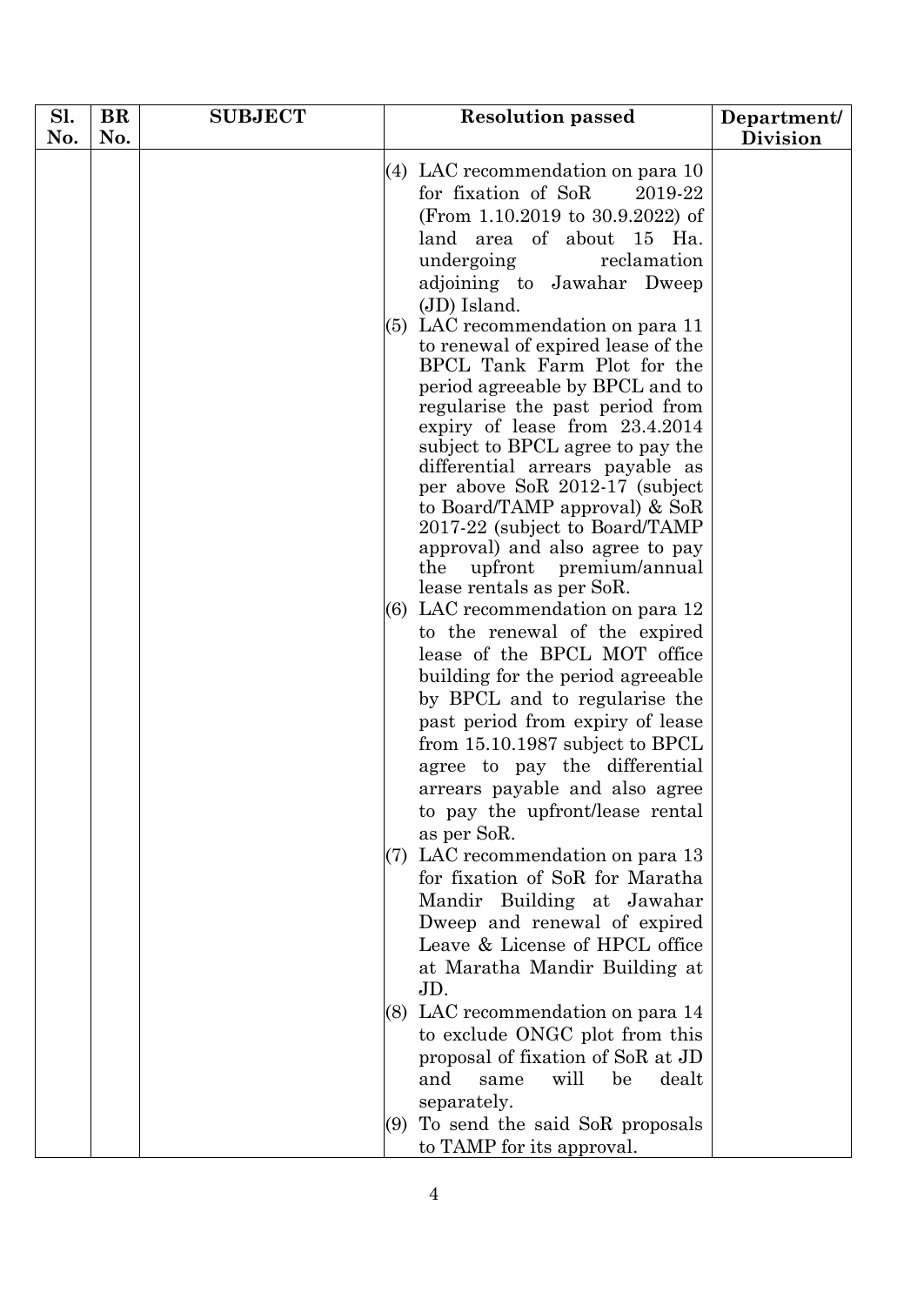| Sl.<br>No. | <b>BR</b><br>No. | <b>SUBJECT</b>                                                                                                                                                                                                                                                                                                                       | <b>Resolution passed</b>                                                                                                                                                                                                       | Department/<br><b>Division</b> |
|------------|------------------|--------------------------------------------------------------------------------------------------------------------------------------------------------------------------------------------------------------------------------------------------------------------------------------------------------------------------------------|--------------------------------------------------------------------------------------------------------------------------------------------------------------------------------------------------------------------------------|--------------------------------|
| 13.        | 138              | Consideration<br>of<br>Valuation Report of Pilot<br>Bunder,<br>Colaba<br>for<br>fixation of SoR 2017-22<br>(RR Zone 1/4 of Colaba)<br>Div).                                                                                                                                                                                          | Board accorded approval to the<br>Land<br>Allotment<br>Committee's<br>recommendations at para 4 of the<br>note and to forward the same to the<br>TAMP for approval.                                                            | Estate                         |
| 14.        | 139              | Consideration<br>$\alpha$<br>$\sigma$<br>Valuation<br>Report<br>Passenger Shed at Ferry<br>Wharf. (RR Zone $3/36$ of<br>Prince's Dock).                                                                                                                                                                                              | Board accorded approval to the<br>Land<br>Allotment<br>Committee's<br>recommendations at paras 3 to 6 of<br>the note and to forward the same to<br>the TAMP for approval.                                                      | Estate                         |
| 15.        | 140              | Consideration<br>$\mathrm{of}$<br>valuation<br>for<br>report<br>fixation of SoR Based on<br>valuation done in respect<br>of plot of land bearing<br>1) Godown No.126 (E)<br>2) Godown No.111 (E)<br>3) Godown No.92 (W)<br>H-Block<br>of<br>at<br>Cotton<br>Depot, part CS No. 1,<br>Zone 10/79A, at Cotton<br>Depot Mazagaon Sewree | Board accorded approval to the<br>Allotment<br>Committee's<br>Land<br>recommendations at para 7 of the<br>note and to forward the same to the<br>TAMP for approval.                                                            | Estate                         |
| 16.        | 141              | Reclamation Estate.<br>Consideration<br>of<br>valuation<br>for<br>report<br>fixation of SoR Based on<br>valuation done in respect<br>of $(1)$ Stall No. 2 $(2)$ Shop<br>No.1 at RR Zone 14/101A<br>Dadar- Naigaon Division,<br>Mumbai-400037.                                                                                        | Board accorded approval to the<br>Allotment<br>Land<br>Committee's<br>recommendations at para 8 of the<br>note and to forward the same to the<br>TAMP for approval.                                                            | Estate                         |
| 17.        | 142              | Permission<br>for<br>the<br>beautification of Mahim<br>Beach by MCGM<br>on<br>MbPT land at Mahim<br>Reti Bunder.                                                                                                                                                                                                                     | Board accorded sanction to grant<br><b>MCGM</b><br>permission<br>to<br>for<br>beautification of Mahim Beach/<br>Chowpatty on MbPT land at Mahim<br>Reti Bunder subject to terms &<br>conditions as per para 13 of the<br>note. | Estate                         |
| 18.        | 143              | Consideration<br>of<br>SoR<br>$2017-2022$ for all the plots<br>in RR Zone 90/419, Mahul<br>Division.                                                                                                                                                                                                                                 | Board accorded approval to the<br>Land<br>Allotment<br>Committee's<br>recommendations at para 6 of the<br>note and to forward the same to the<br>TAMP for approval.                                                            | Estate                         |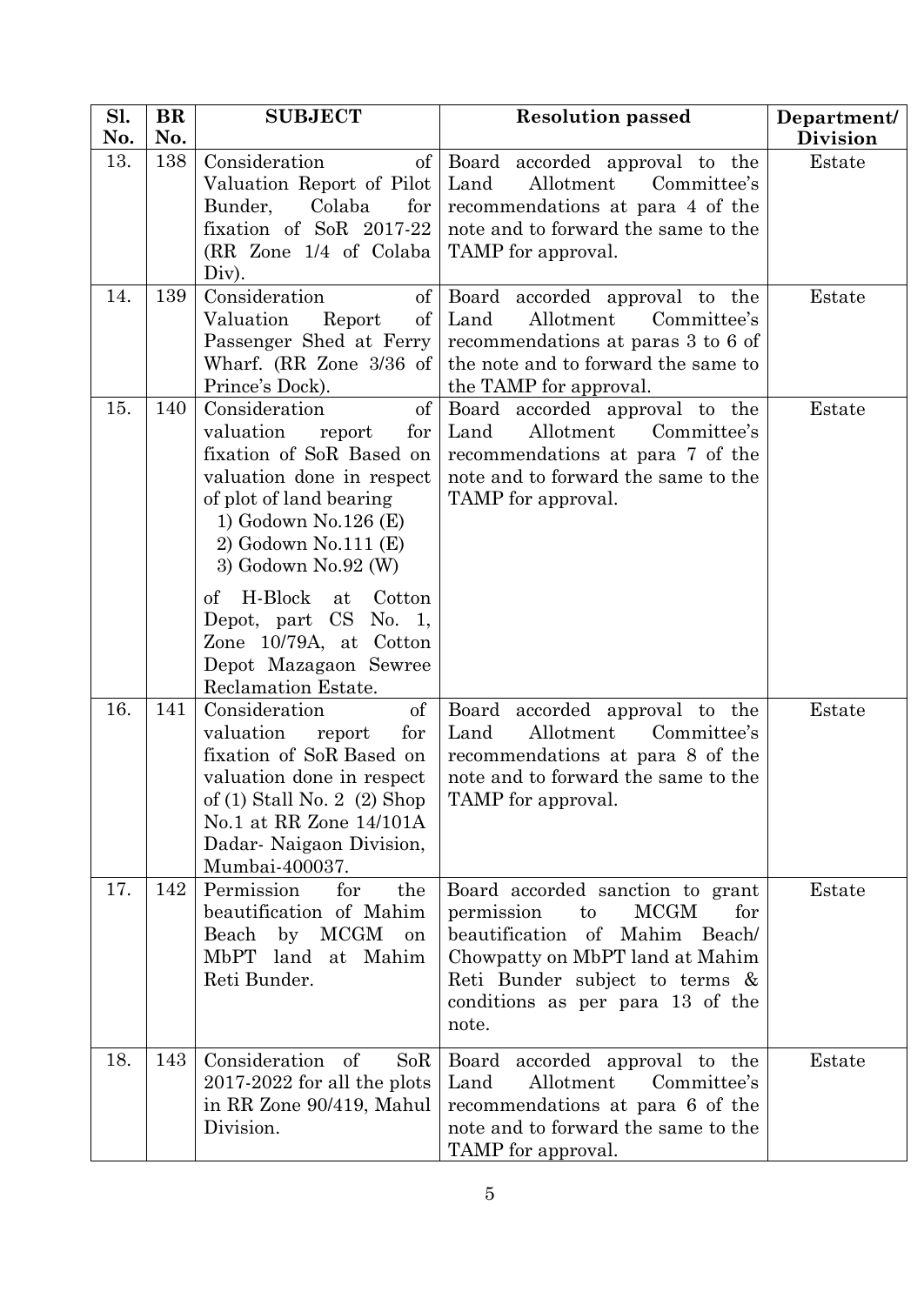| Sl. | <b>BR</b> | <b>SUBJECT</b>                                                                                                                                                                                                                                                                                  | <b>Resolution passed</b>                                                                                                                                               | Department/     |
|-----|-----------|-------------------------------------------------------------------------------------------------------------------------------------------------------------------------------------------------------------------------------------------------------------------------------------------------|------------------------------------------------------------------------------------------------------------------------------------------------------------------------|-----------------|
| No. | No.       |                                                                                                                                                                                                                                                                                                 |                                                                                                                                                                        | <b>Division</b> |
| 19. | 144       | Consideration<br>$\left  \right $<br>Valuation Report of RR-<br>701, RR-677 & Road<br>Between RR-701 & RR-<br>677 at Apollo Reclamation<br>Estate, Mumbai. Fixation<br>of SoR-2017-22 Zone 1/6A<br>by Land<br>Allotment<br>Committee thereof leased<br>to Indian Hotel Co. Ltd.<br>(Taj Hotel). | Board accorded approval to the<br>Land<br>Allotment<br>Committee's<br>recommendations at para 5 of the<br>note and to forward the same to the<br>TAMP for approval.    | Estate          |
| 20. | 145       | Consideration<br>of<br>Valuation Report of RR-<br>1174, RR-641 & RR-741<br>Apollo Reclamation<br>$\operatorname{at}$<br>Estate, Mumbai, fixation<br>of SoR-2017-22 Zone 1/6A<br>by Land<br>Allotment<br>Committee thereof.                                                                      | Board accorded approval to the<br>Land<br>Allotment<br>Committee's<br>recommendations at para 4 of the<br>note and to forward the same to the<br>TAMP for approval.    | Estate          |
| 21. | 146       | Consideration<br>$\sigma$<br>valuation report of RR<br>1922 at Colaba Estate,<br>fixation of SoR- $2017-22$<br>by Land<br>Zone<br>1/3A<br>Committee<br>Allotment<br>thereof.                                                                                                                    | Board<br>accorded approval to the<br>Land<br>Allotment<br>Committee's<br>recommendations at para 4 of the<br>note and to forward the same to the<br>TAMP for approval. | Estate          |
| 22. | 147       | Consideration<br>Valuation Report of RR- Land<br>697 & RR-1236 at Apollo<br>Reclamation<br>Estate,<br>Mumbai fixation of SOR-<br>2017-22<br>Zone<br>1/6A<br>by Land<br>Allotment<br>Committee thereof<br>for<br>Home occupation.                                                                | of Board accorded approval to the<br>Allotment<br>Committee's<br>recommendations at para 4 of the<br>note and to forward the same to the<br>TAMP for approval.         | Estate          |
| 23. | 148       | Consideration<br>$\sigma f$<br>valuation report<br>of RR<br>1215<br>Apollo<br>at<br>Reclamation<br>Estate,<br>fixation of SOR- 2017-22<br>1/3<br>Zone<br>by Land<br>Allotment<br>Committee<br>thereof.                                                                                          | Board accorded approval to the<br>Land<br>Allotment<br>Committee's<br>recommendations at para 4 of the<br>note and to forward the same to the<br>TAMP for approval.    | Estate          |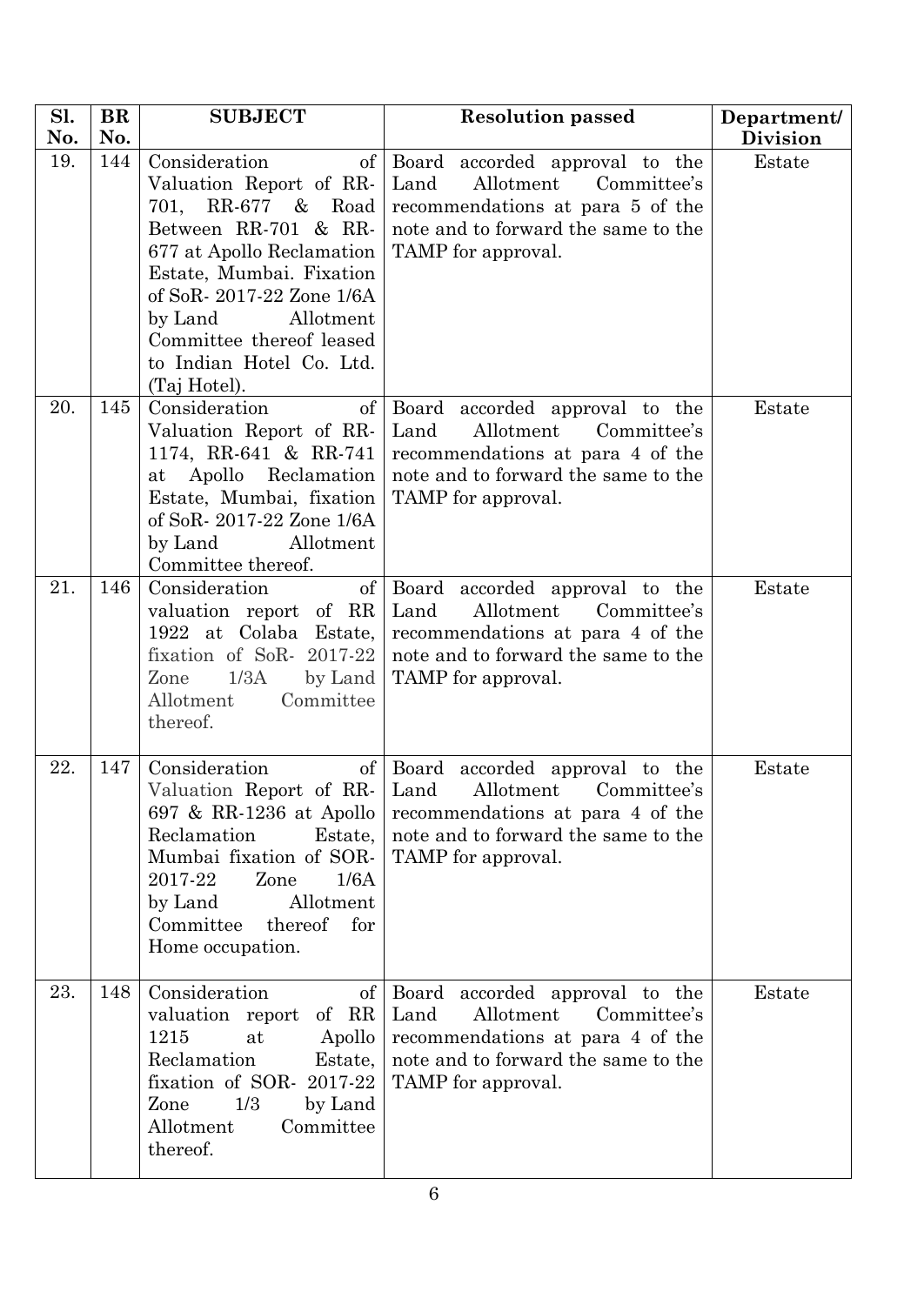| Sl.<br>No. | <b>BR</b><br>No. | <b>SUBJECT</b>                                                                                                                                                                                                                                                                                                                                                          | <b>Resolution passed</b>                                                                                                                                                                                                                                                                          | Department/               |
|------------|------------------|-------------------------------------------------------------------------------------------------------------------------------------------------------------------------------------------------------------------------------------------------------------------------------------------------------------------------------------------------------------------------|---------------------------------------------------------------------------------------------------------------------------------------------------------------------------------------------------------------------------------------------------------------------------------------------------|---------------------------|
| 24.        | 149              | Proposal for approval of<br>Schedule of Rates (SoR)<br>for Way Leave/ Special<br>Way Leave fee for the<br>period from $1.10.2017$ to<br>30.9.2022.                                                                                                                                                                                                                      | Board accorded approval for -<br>(a) acceptance of LAC Report for SoR<br>2017-22, for fixing of Way Leave<br>Fee (Annexure).<br>(b) action proposed in paras $1$ to $13$<br>of the note.<br>(c) forwardal to the<br><b>TAMP</b><br>for<br>obtaining approval as per PGLM<br>$2014/15$ provisions. | <b>Division</b><br>Estate |
| 25.        | 150              | Consideration<br>$\mathrm{of}$<br>Valuation Report of RR<br>1308 at Mody Bay Estate,<br>fixation of SOR- 2017-22<br>2/9<br>by Land<br>Zone<br>Allotment<br>Committee<br>thereof.                                                                                                                                                                                        | Board accorded approval to the<br>Allotment<br>Land<br>Committee's<br>recommendations at para 4 of the<br>note and to forward the same to the<br>TAMP for approval.                                                                                                                               | Estate                    |
| 26.        | 151              | Consideration<br>$\sigma f$<br>Valuation Report for RR<br>Zone $2/22$ as approved by<br>TR<br>No.150<br>dated<br>24.9.2019 for self-occupied<br>plot in Ballard Estate and<br>Mody Bay Estate.                                                                                                                                                                          | Board accorded approval to the<br>Allotment<br>Committee's<br>Land<br>recommendations at para 4 of the<br>note and to forward the same to the<br>TAMP for approval.                                                                                                                               | Estate                    |
| 27.        | 152              | Consideration<br>$\sigma f$<br>Valuation Report of RR<br>1897 & RR 1452 at Mody<br>Bay Estate and RR 937 at<br>Elphinstone<br>Estate,<br>fixation of SOR- 2017-22<br>2/23<br>by Land<br>Zone<br>Allotment<br>Committee<br>thereof.                                                                                                                                      | Board accorded approval to the<br>Allotment<br>Land<br>Committee's<br>recommendations at para 4 of the<br>note and to forward the same to the<br>TAMP for approval.                                                                                                                               | Estate                    |
| 28.        | 153              | Fixation of Scale of Rates<br>and Revision of<br>(SoR)<br>Rent<br>Compensation<br>$\sqrt{2}$<br>w.e.f.<br>1.10.2012<br>$\mathbf{to}$<br>30.9.2017 and 1.10.2017<br>to 30.09.2022 for Home<br>and Mixed occupations,<br>PT Structures and zones<br>(NHO) which<br>are<br>not<br>covered in SoR 2012-17<br>approved by TR No.222 of<br>2015 in Township Areas<br>of MbPT. | Board accorded approval to the<br>Land<br>Allotment<br>Committee's<br>recommendations at paras 12 (a) to<br>and Estate<br>12<br>(h)<br>Manager's<br>proposals at para $13$ (a) and $13$ (b)<br>of the note and to forward the same<br>to the TAMP for approval.                                   | Estate                    |